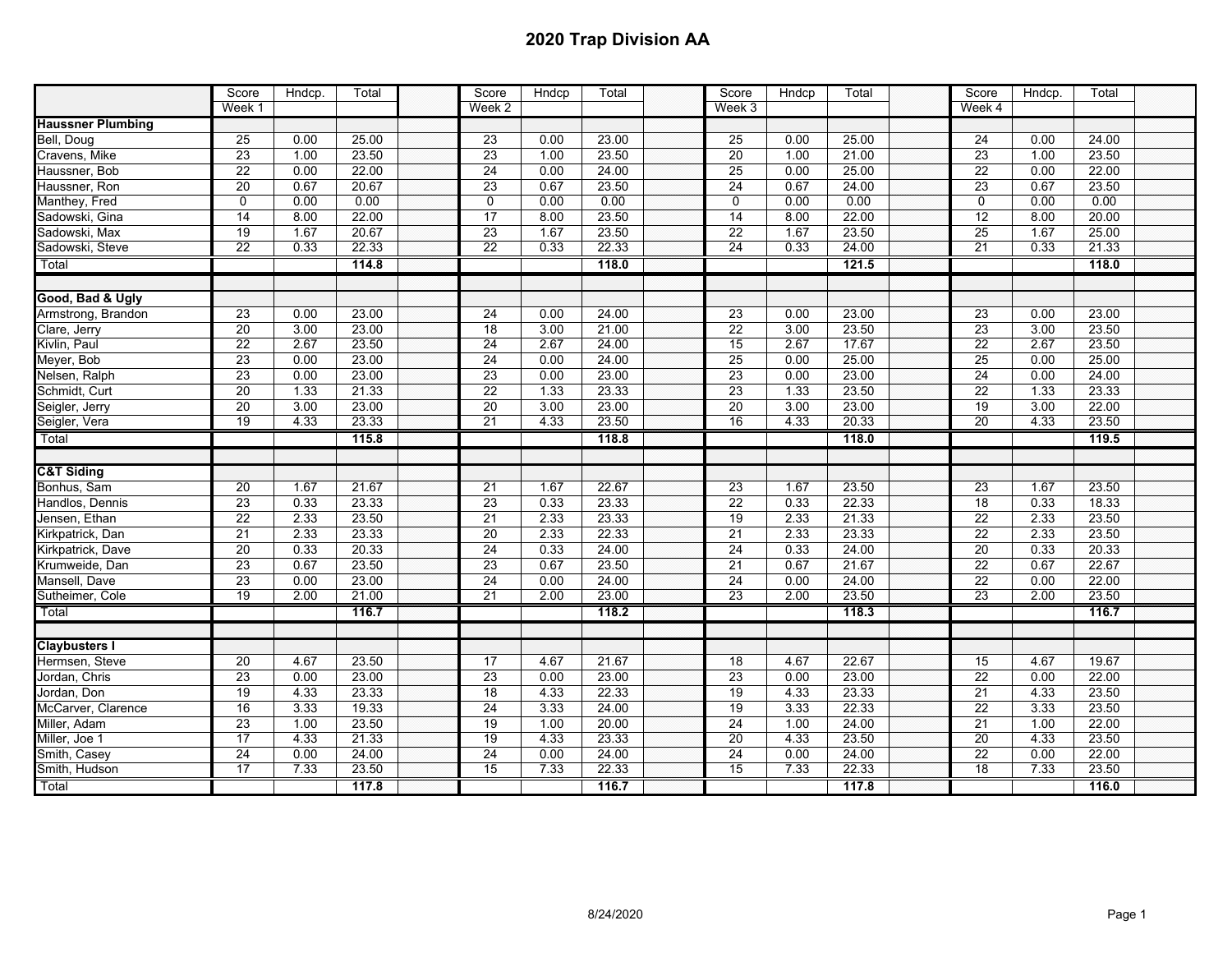|                          | Score           | Hndcp. | Total | Score           | Hndcp. | Total | Score           | Hndcp. | Total | Score           | Hdncp. | Total |
|--------------------------|-----------------|--------|-------|-----------------|--------|-------|-----------------|--------|-------|-----------------|--------|-------|
|                          | Week 5          |        |       | Week 6          |        |       | Week 7          |        |       | Week 8          |        |       |
| <b>Haussner Plumbing</b> |                 |        |       |                 |        |       |                 |        |       |                 |        |       |
| Bell, Doug               | 24              | 0.00   | 24.00 | 22              | 0.00   | 22.00 | 21              | 0.00   | 21.00 | 24              | 0.25   | 24.00 |
| Cravens, Mike            | 24              | 0.75   | 24.00 | 25              | 0.50   | 25.00 | 25              | 0.00   | 25.00 | 22              | 0.00   | 22.00 |
| Haussner, Bob            | $\overline{19}$ | 0.00   | 19.00 | $\overline{22}$ | 0.50   | 22.50 | $\overline{20}$ | 1.00   | 21.00 | $\overline{22}$ | 2.25   | 23.50 |
| Haussner, Ron            | 23              | 0.50   | 23.50 | 21              | 0.00   | 21.00 | 23              | 0.25   | 23.25 | 24              | 0.50   | 24.00 |
| Manthey, Fred            | $\Omega$        | 0.00   | 0.00  | $\mathbf 0$     | 0.00   | 0.00  | 0               | 0.00   | 0.00  | $\mathbf 0$     | 0.00   | 0.00  |
| Sadowski, Gina           | 15              | 8.75   | 23.50 | 11              | 8.50   | 19.50 | 15              | 10.00  | 23.50 | 12              | 9.75   | 21.75 |
| Sadowski, Max            | $\mathbf 0$     | 0.00   | 0.00  | $\mathbf 0$     | 0.00   | 0.00  | 0               | 0.00   | 0.00  | $\overline{19}$ | 0.75   | 19.75 |
| Sadowski, Steve          | 22              | 0.75   | 22.75 | 24              | 0.75   | 24.00 | $\overline{22}$ | 0.25   | 22.25 | $\overline{24}$ | 0.75   | 24.00 |
| Total                    |                 |        | 117.8 |                 |        | 114.5 |                 |        | 115.0 |                 |        | 117.5 |
|                          |                 |        |       |                 |        |       |                 |        |       |                 |        |       |
| Good, Bad & Ugly         |                 |        |       |                 |        |       |                 |        |       |                 |        |       |
| Armstrong, Brandon       | 21              | 0.00   | 21.00 | 23              | 0.25   | 23.25 | $\overline{24}$ | 0.50   | 24.00 | $\overline{25}$ | 0.25   | 25.00 |
| Clare, Jerry             | 18              | 2.25   | 20.25 | 20              | 2.75   | 22.75 | 22              | 2.25   | 23.50 | 16              | 2.25   | 18.25 |
| Kivlin, Paul             | 23              | 2.25   | 23.50 | $\overline{23}$ | 2.00   | 23.50 | $\overline{24}$ | 2.25   | 24.00 | $\overline{24}$ | 0.00   | 24.00 |
| Meyer, Bob               | $\overline{25}$ | 0.00   | 25.00 | 22              | 0.00   | 22.00 | 22              | 0.00   | 22.00 | 25              | 0.00   | 25.00 |
| Nelsen, Ralph            | 19              | 0.00   | 19.00 | 21              | 0.75   | 21.75 | $\overline{20}$ | 1.25   | 21.25 | $\overline{23}$ | 2.00   | 23.50 |
| Schmidt, Curt            | 22              | 1.25   | 23.25 | 23              | 0.75   | 23.50 | 22              | 0.50   | 22.50 | 22              | 0.75   | 22.75 |
| Seigler, Jerry           | 22              | 3.25   | 23.50 | $\overline{20}$ | 2.75   | 22.75 | 16              | 2.75   | 18.75 | 20              | 3.75   | 23.50 |
| Seigler, Vera            | 18              | 4.00   | 22.00 | $\overline{18}$ | 4.25   | 22.25 | 18              | 5.00   | 23.00 | 23              | 4.50   | 23.50 |
| Total                    |                 |        | 117.3 |                 |        | 115.8 |                 |        | 117.0 |                 |        | 121.0 |
|                          |                 |        |       |                 |        |       |                 |        |       |                 |        |       |
| <b>C&amp;T Siding</b>    |                 |        |       |                 |        |       |                 |        |       |                 |        |       |
| Bonhus, Sam              | 22              | 1.25   | 23.25 | 17              | 0.75   | 17.75 | 23              | 1.75   | 23.50 | $\overline{25}$ | 1.75   | 25.00 |
| Handlos, Dennis          | 21              | 1.50   | 22.50 | 24              | 2.00   | 24.00 | 22              | 1.75   | 23.50 | 21              | 1.75   | 22.75 |
| Jensen, Ethan            | $\mathbf 0$     | 0.00   | 0.00  | $\overline{0}$  | 0.00   | 0.00  | $\overline{20}$ | 2.00   | 22.00 | $\overline{17}$ | 2.50   | 19.50 |
| Kirkpatrick, Dan         | 22              | 2.00   | 23.50 | 20              | 1.75   | 21.75 | 21              | 1.75   | 22.75 | 23              | 1.75   | 23.50 |
| Kirkpatrick, Dave        | $\overline{23}$ | 1.00   | 23.50 | 17              | 0.25   | 17.25 | 22              | 2.00   | 23.50 | 19              | 2.50   | 21.50 |
| Krumweide, Dan           | 24              | 0.75   | 24.00 | 21              | 0.50   | 21.50 | 20              | 1.00   | 21.00 | 22              | 1.25   | 23.25 |
| Mansell, Dave            | 22              | 0.00   | 22.00 | 23              | 0.00   | 23.00 | 22              | 0.25   | 22.25 | 21              | 0.75   | 21.75 |
| Sutheimer, Cole          | 21              | 1.50   | 22.50 | 23              | 1.00   | 23.50 | 20              | 0.50   | 20.50 | 22              | 1.25   | 23.25 |
| Total                    |                 |        | 116.8 |                 |        | 113.8 |                 |        | 115.5 |                 |        | 117.8 |
|                          |                 |        |       |                 |        |       |                 |        |       |                 |        |       |
| <b>Claybusters I</b>     |                 |        |       |                 |        |       |                 |        |       |                 |        |       |
| Hermsen, Steve           | 20              | 5.50   | 23.50 | $\overline{20}$ | 5.50   | 23.50 | $\overline{21}$ | 4.75   | 23.50 | 21              | 4.00   | 23.50 |
| Jordan, Chris            | 22              | 0.25   | 22.25 | 18              | 0.50   | 18.50 | $\overline{23}$ | 1.75   | 23.50 | 20              | 1.75   | 21.75 |
| Jordan, Don              | 19              | 3.75   | 22.75 | 18              | 3.75   | 21.75 | $\overline{21}$ | 3.75   | 23.50 | 18              | 3.25   | 21.25 |
| McCarver, Clarence       | $\overline{23}$ | 2.75   | 23.50 | 22              | 1.00   | 23.00 | 20              | 1.50   | 21.50 | 19              | 1.25   | 20.25 |
| Miller, Adam             | 21              | 1.25   | 22.25 | 21              | 1.75   | 22.75 | 18              | 1.25   | 19.25 | 19              | 2.75   | 21.75 |
| Miller, Joe 1            | 17              | 4.00   | 21.00 | $\overline{14}$ | 4.00   | 18.00 | 18              | 5.25   | 23.25 | $\overline{13}$ | 5.75   | 18.75 |
| Smith, Casey             | 22              | 0.00   | 22.00 | 19              | 0.00   | 19.00 | 24              | 1.25   | 24.00 | 24              | 1.25   | 24.00 |
| Smith, Hudson            | 22              | 6.75   | 23.50 | $\overline{21}$ | 5.50   | 23.50 | 16              | 4.00   | 20.00 | 18              | 3.75   | 21.75 |
| Total                    |                 |        | 115.5 |                 |        | 114.5 |                 |        | 117.8 |                 |        | 112.8 |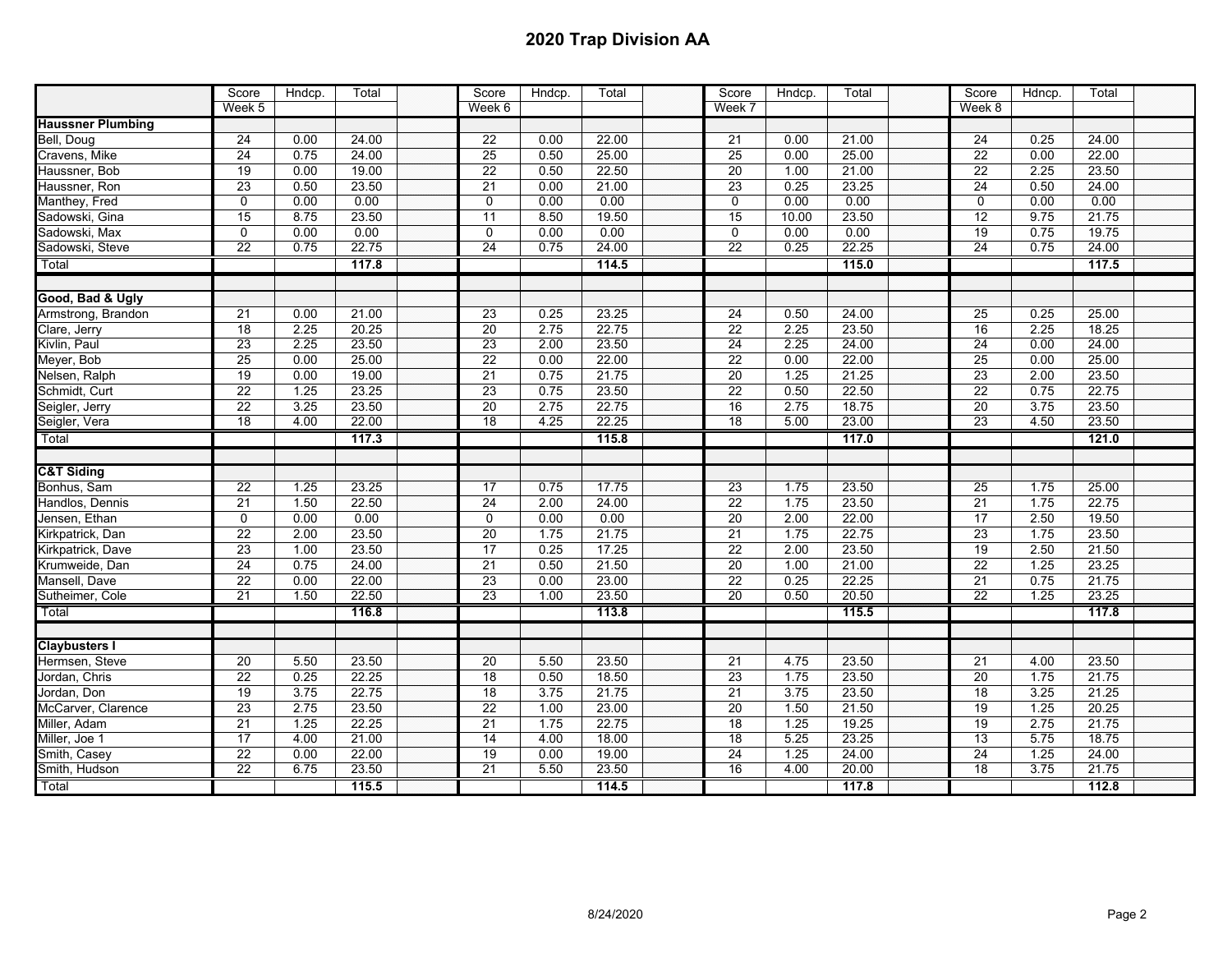|                          | Score           | Hndcp. | Total | Score           | Hndcp. | Total | Score           | Hndcp. | Total | Score           | Hndcp. | Total |
|--------------------------|-----------------|--------|-------|-----------------|--------|-------|-----------------|--------|-------|-----------------|--------|-------|
|                          | Week 9          |        |       | Week 10         |        |       | Week 11         |        |       | Week 12         |        |       |
| <b>Haussner Plumbing</b> |                 |        |       |                 |        |       |                 |        |       |                 |        |       |
| Bell, Doug               | 24              | 0.25   | 24.00 | 25              | 0.25   | 25.00 | 24              | 0.00   | 24.00 | 25              | 0.00   | 25.00 |
| Cravens, Mike            | 22              | 0.00   | 22.00 | 23              | 0.00   | 23.00 | 23              | 0.00   | 23.00 | 25              | 0.50   | 25.00 |
| Haussner, Bob            | 24              | 2.25   | 24.00 | 24              | 1.00   | 24.00 | 24              | 0.50   | 24.00 | $\overline{25}$ | 0.00   | 25.00 |
| Haussner, Ron            | 22              | 0.25   | 22.25 | 22              | 0.50   | 22.50 | 22              | 0.25   | 22.25 | 23              | 0.50   | 23.50 |
| Manthey, Fred            | $\Omega$        | 0.00   | 0.00  | $\mathbf 0$     | 0.00   | 0.00  | 0               | 0.00   | 0.00  | $\mathbf 0$     | 0.00   | 0.00  |
| Sadowski, Gina           | 5               | 9.75   | 14.75 | 19              | 12.00  | 23.50 | 18              | 10.25  | 23.50 | 17              | 9.50   | 23.50 |
| Sadowski, Max            | $\overline{22}$ | 0.75   | 22.75 | 18              | 1.00   | 19.00 | $\overline{20}$ | 2.00   | 22.00 | $\overline{22}$ | 3.25   | 23.50 |
| Sadowski, Steve          | 18              | 0.00   | 18.00 | 21              | 1.00   | 22.00 | $\overline{23}$ | 1.75   | 23.50 | $\overline{24}$ | 1.50   | 24.00 |
| Total                    |                 |        | 115.0 |                 |        | 118.0 |                 |        | 118.0 |                 |        | 122.5 |
|                          |                 |        |       |                 |        |       |                 |        |       |                 |        |       |
| Good, Bad & Ugly         |                 |        |       |                 |        |       |                 |        |       |                 |        |       |
| Armstrong, Brandon       | 25              | 0.00   | 25.00 | $\overline{22}$ | 0.00   | 22.00 | 25              | 0.00   | 25.00 | $\overline{21}$ | 0.00   | 21.00 |
| Clare, Jerry             | 23              | 4.00   | 23.50 | 20              | 2.75   | 22.75 | 21              | 2.75   | 23.50 | 19              | 3.00   | 22.00 |
| Kivlin, Paul             | $\overline{24}$ | 0.00   | 24.00 | $\overline{23}$ | 0.00   | 23.00 | $\overline{22}$ | 0.00   | 22.00 | $\overline{24}$ | 0.00   | 24.00 |
| Meyer, Bob               | $\overline{23}$ | 0.00   | 23.00 | $\overline{25}$ | 0.00   | 25.00 | 21              | 0.00   | 21.00 | 23              | 0.00   | 23.00 |
| Nelsen, Ralph            | $\overline{21}$ | 2.25   | 23.25 | 21              | 1.75   | 22.75 | $\overline{23}$ | 1.75   | 23.50 | $\overline{25}$ | 1.00   | 25.00 |
| Schmidt, Curt            | 20              | 0.75   | 20.75 | 24              | 1.25   | 24.00 | 22              | 1.00   | 23.00 | 22              | 1.00   | 23.00 |
| Seigler, Jerry           | 20              | 3.50   | 23.50 | $\overline{23}$ | 4.00   | 23.50 | 23              | 3.25   | 23.50 | 23              | 1.50   | 23.50 |
| Seigler, Vera            | 23              | 3.75   | 23.50 | $\overline{20}$ | 2.50   | 22.50 | 21              | 2.00   | 23.00 | $\overline{22}$ | 1.25   | 23.25 |
| Total                    |                 |        | 119.5 |                 |        | 118.3 |                 |        | 118.5 |                 |        | 118.8 |
|                          |                 |        |       |                 |        |       |                 |        |       |                 |        |       |
| <b>C&amp;T Siding</b>    |                 |        |       |                 |        |       |                 |        |       |                 |        |       |
| Bonhus, Sam              | $\overline{21}$ | 1.25   | 22.25 | 23              | 1.50   | 23.50 | 0               | 0.00   | 0.00  | $\mathbf 0$     | 0.00   | 0.00  |
| Handlos, Dennis          | 17              | 1.00   | 18.00 | 22              | 2.00   | 23.50 | 20              | 2.50   | 22.50 | 18              | 3.00   | 21.00 |
| Jensen, Ethan            | 19              | 3.50   | 22.50 | 19              | 3.50   | 22.50 | 19              | 4.25   | 23.25 | $\overline{24}$ | 4.50   | 24.00 |
| Kirkpatrick, Dan         | 20              | 1.50   | 21.50 | 21              | 2.00   | 23.00 | 23              | 1.75   | 23.50 | 25              | 1.25   | 25.00 |
| Kirkpatrick, Dave        | 22              | 2.75   | 23.50 | 22              | 3.00   | 23.50 | 23              | 1.75   | 23.50 | 22              | 1.50   | 23.50 |
| Krumweide, Dan           | 19              | 1.25   | 20.25 | 22              | 2.50   | 23.50 | 22              | 2.25   | 23.50 | 21              | 1.75   | 22.75 |
| Mansell, Dave            | 23              | 1.00   | 23.50 | 24              | 0.75   | 24.00 | 23              | 0.50   | 23.50 | 22              | 0.25   | 22.25 |
| Sutheimer, Cole          | 21              | 1.50   | 22.50 | 22              | 1.50   | 23.50 | 22              | 1.75   | 23.50 | 20              | 1.25   | 21.25 |
| Total                    |                 |        | 114.3 |                 |        | 118.0 |                 |        | 117.5 |                 |        | 117.5 |
|                          |                 |        |       |                 |        |       |                 |        |       |                 |        |       |
| <b>Claybusters I</b>     |                 |        |       |                 |        |       |                 |        |       |                 |        |       |
| Hermsen, Steve           | 23              | 2.50   | 23.50 | 19              | 1.75   | 20.75 | 19              | 2.00   | 21.00 | 10              | 2.50   | 12.50 |
| Jordan, Chris            | 23              | 2.25   | 23.50 | 24              | 2.00   | 24.00 | 22              | 0.50   | 22.50 | 22              | 0.75   | 22.75 |
| Jordan, Don              | 19              | 4.00   | 23.00 | 22              | 4.00   | 23.50 | 23              | 3.00   | 23.50 | 22              | 2.50   | 23.50 |
| McCarver, Clarence       | 24              | 2.00   | 24.00 | 25              | 1.75   | 25.00 | $\overline{23}$ | 1.00   | 23.50 | 21              | 0.25   | 21.25 |
| Miller, Adam             | 20              | 3.25   | 23.25 | 20              | 3.50   | 23.50 | 22              | 3.75   | 23.50 | 18              | 2.75   | 20.75 |
| Miller, Joe 1            | 16              | 7.50   | 23.50 | $\overline{23}$ | 7.75   | 23.50 | $\overline{20}$ | 5.50   | 23.50 | $\overline{23}$ | 5.00   | 23.50 |
| Smith, Casey             | 21              | 0.75   | 21.75 | 20              | 1.00   | 21.00 | 24              | 0.75   | 24.00 | 19              | 0.75   | 19.75 |
| Smith, Hudson            | 18              | 3.75   | 21.75 | 16              | 4.75   | 20.75 | 13              | 6.00   | 19.00 | 15              | 6.75   | 21.75 |
| Total                    |                 |        | 117.8 |                 |        | 119.5 |                 |        | 118.0 |                 |        | 112.8 |